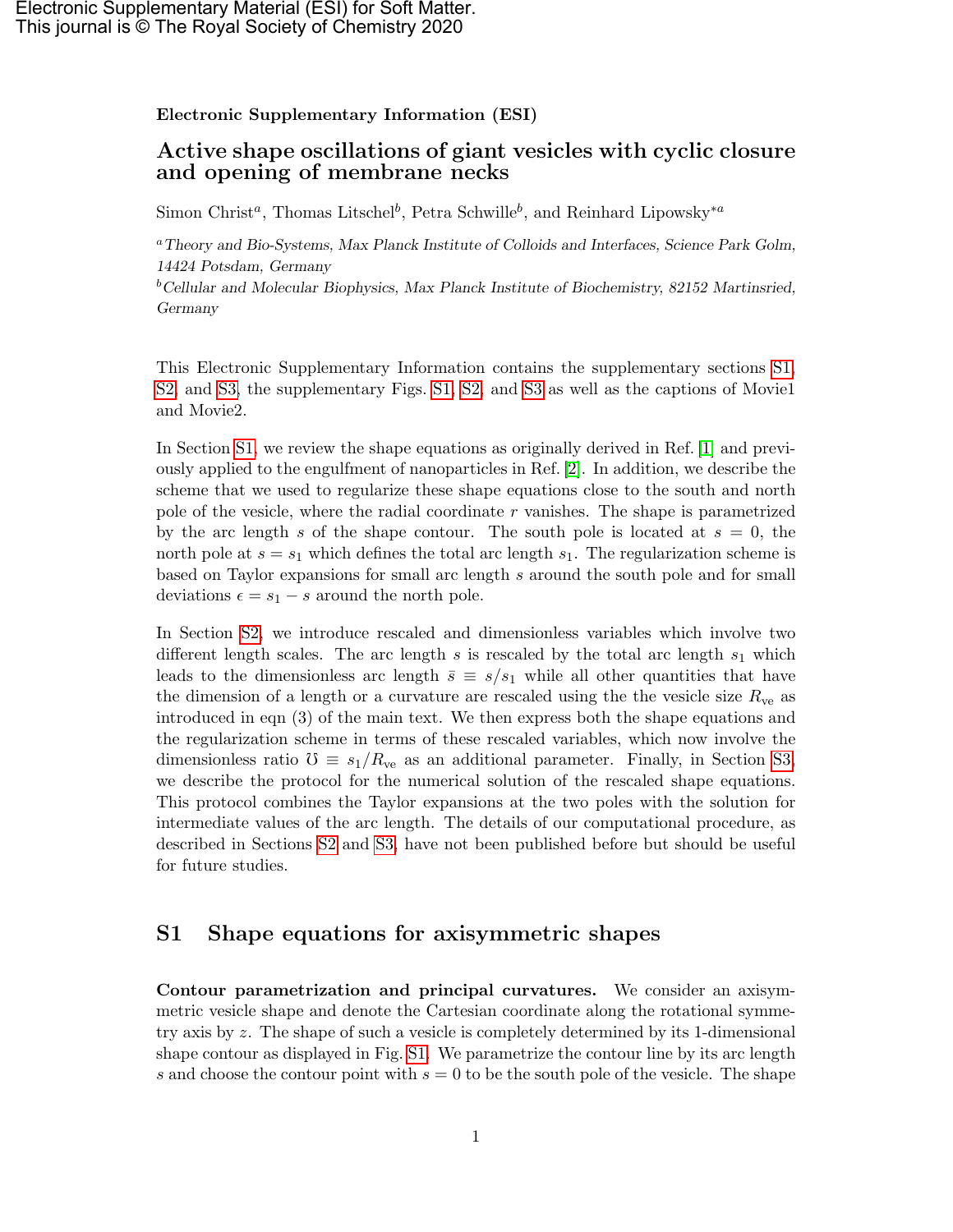<span id="page-1-0"></span>

Figure S1: Contour line of an axisymmetric shape that is rotationally symmetric with respect to the z-axis. The shape of this line is parametrized in terms of the arc length s, the tilt angle  $\psi = \psi(s)$ , and the radial coordinate  $r = r(s)$ . The arc length s measures the distance along the contour line from the south pole with  $s = 0$  and attains its maximum value  $s = s_1$  at the north pole. The tilt angle  $\psi$  describes the angle between the radial coordinate r and the tangent to the contour. The two shape parameters  $r(s)$  and  $\psi(s)$  are related via  $dr/ds = cos(\psi)$ , a constraint that is imposed by the Lagrange multiplier function  $\gamma(s)$ .

of the contour is then described by the tilt angle  $\psi = \psi(s)$  and the radial coordinate  $r = r(s)$ , both of which vary with s. [\[1\]](#page-11-0) The two principal curvatures,  $C_1$  and  $C_2$ , are given by

$$
C_1 = \frac{\mathrm{d}\psi}{\mathrm{d}s} \equiv \dot{\psi} \quad \text{and} \quad C_2 = \frac{\sin\psi}{r} \tag{S1}
$$

which implies the mean curvature

$$
M = \frac{1}{2}(C_1 + C_2) = \frac{1}{2}\left(\dot{\psi} + \frac{\sin\psi}{r}\right).
$$
 (S2)

Here and below, a dot indicates the derivative with respect to the dimensionful arc length s.

Bending energy and shape energy. Using this contour parametrization, we now rewrite the bending energy  $E_{be}$  as given by eqn (1) in the main text which leads to

$$
E_{\text{be}} = 2\pi\kappa \int_0^{s_1} ds \frac{r}{2} \left( \dot{\psi} + \frac{\sin \psi}{r} - 2m \right)^2.
$$
 (S3)

where  $s_1$  denotes the total arc length of the contour line. The shape energy  $F$  in eqn (2) of the main text now becomes [\[1\]](#page-11-0)

<span id="page-1-1"></span>
$$
F = 2\pi\kappa \int_0^{s_1} ds \, L(\psi, \dot{\psi}, r, \dot{r}, \gamma) \tag{S4}
$$

where we defined the 'Lagrange function'

$$
L(\psi, \dot{\psi}, r, \dot{r}, \gamma) = L_{\text{be}}(\psi, \dot{\psi}, r) - \frac{\Delta P}{2\kappa} r^2 \sin \psi + \frac{\Sigma}{\kappa} r + \gamma(\dot{r} - \cos \psi)
$$
(S5)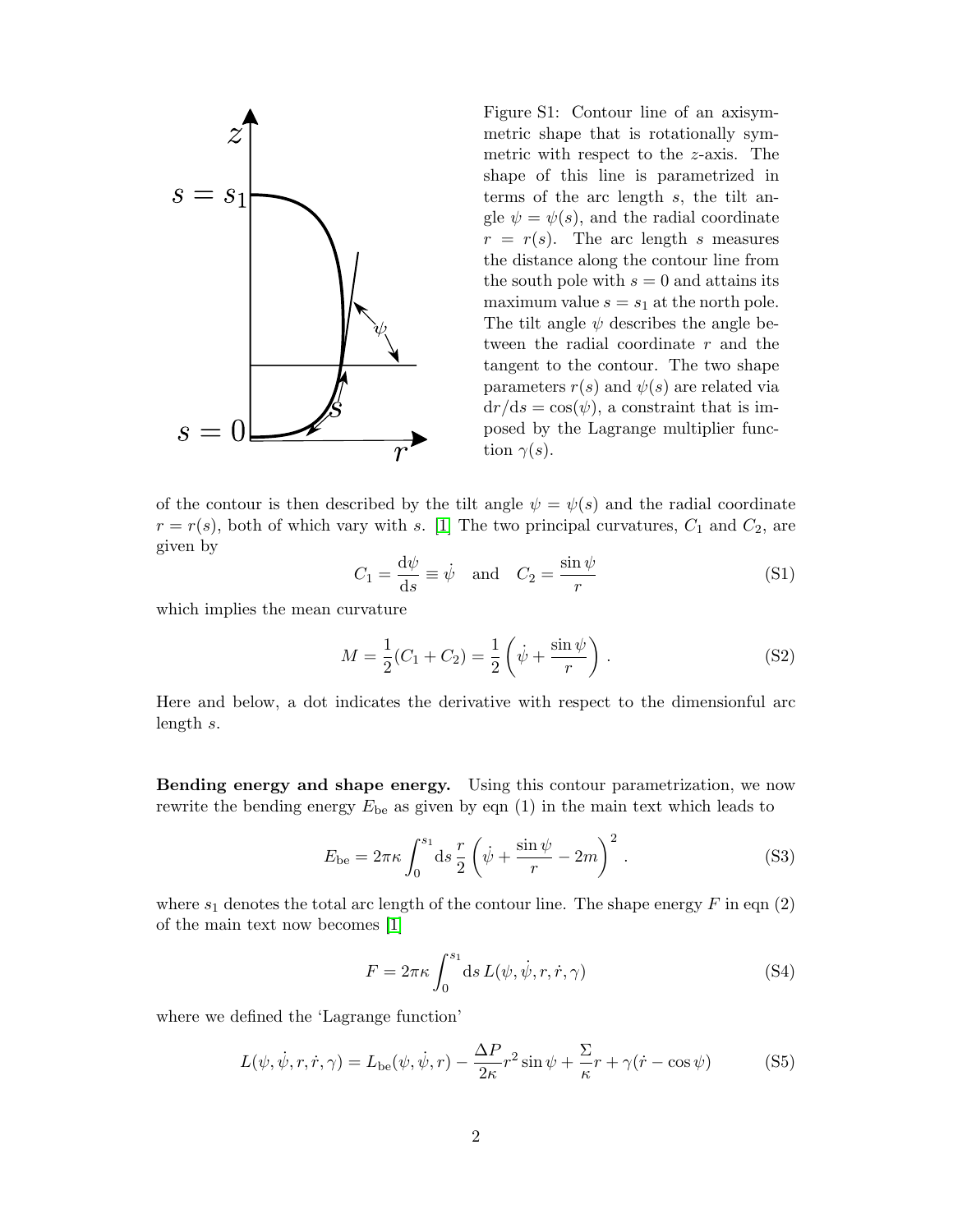with the bending energy density

$$
L_{\text{be}}(\psi, \dot{\psi}, r) \equiv \frac{r}{2} \left( \dot{\psi} + \frac{\sin \psi}{r} - 2m \right)^2.
$$
 (S6)

To take into account that the radial coordinate r and the tilt angle  $\psi$  are not independent but related via  $\dot{r} = \cos \psi$ , the Lagrange multiplier function  $\gamma$  has been added to the shape energy  $F$  via the contribution

$$
\Delta \mathcal{F} = 2\pi \kappa \int_0^{s_1} \mathrm{d}s \,\gamma(\dot{r} - \cos\psi) \tag{S7}
$$

which implies that  $\gamma$  has the dimension of an inverse length or curvature.

Euler-Lagrange equations of shape energy. The shape equations are now obtained as the Euler-Lagrange equations of the shape energy in eqn [\(S4\)](#page-1-1). Using the definition  $C_1 = \dot{\psi}(s) \equiv u(s)$  for the contour curvature, one obtains the shape equations in the form [\[1\]](#page-11-0)

<span id="page-2-3"></span>
$$
\dot{r} = \cos \psi \,,\tag{S8}
$$

$$
\dot{\psi} = u \,,\tag{S9}
$$

<span id="page-2-0"></span>
$$
\dot{u} = \frac{\sin\psi\cos\psi}{r^2} - \frac{\cos\psi}{r}u - \frac{\Delta P}{2\kappa}r\cos\psi + \frac{\sin\psi}{r}\gamma,
$$
\n(S10)

and

<span id="page-2-1"></span>
$$
\dot{\gamma} = \frac{1}{2}(u - 2m)^2 - \frac{\sin^2\psi}{2r^2} - \frac{\Delta P}{\kappa}r\sin\psi + \frac{\Sigma}{\kappa},\tag{S11}
$$

which represent four ordinary differential equations of first order. Note that these shape equations depend on the spontaneous curvature  $m$  as well as on the parameter combinations  $\Delta P/\kappa$  and  $\Sigma/\kappa$ . Physically meaningful vesicle shapes correspond to smooth solutions of these differential equations which fulfill certain boundary conditions at the south pole with  $s = 0$  and at the north pole with  $s = s_1$ .

Boundary conditions at south and north pole. The parametrization of the contour line as displayed in Fig. [S1](#page-1-0) implies the obvious boundary conditions

$$
r(s = 0) = 0 \text{ and } r(s = s_1) = 0
$$
 (S12)

for the radial coordinate  $r(s)$  as well as

$$
\psi(s=0) = 0 \quad \text{and} \quad \psi(s=s_1) = \pi \tag{S13}
$$

for the tilt angle  $\psi(s)$ . The boundary values of the contour curvature  $C_1 = \dot{\psi} = u$  at the two poles are denoted by

<span id="page-2-2"></span>
$$
u(s = 0) = U_0
$$
 and  $u(s = s_1) = U_1$ . (S14)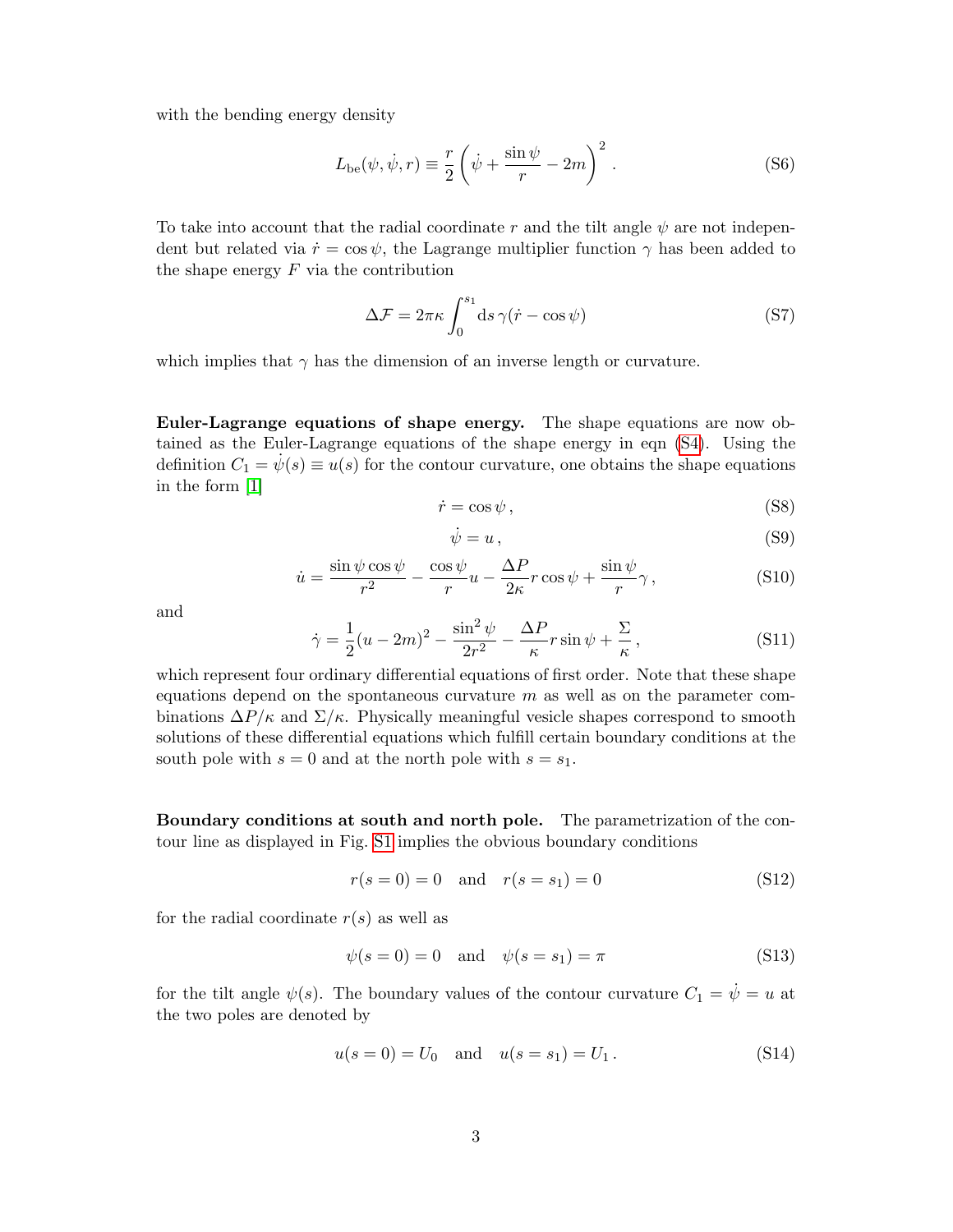Finally, using the fact that the 'Hamilton function'

$$
H \equiv \dot{\psi} \frac{\partial L}{\partial \dot{\psi}} + \dot{r} \frac{\partial L}{\partial \dot{r}} - L \tag{S15}
$$

is conserved along the contour, we obtain the additional boundary conditions [\[1\]](#page-11-0)

$$
\gamma(s=0) = 0 \quad \text{and} \quad \gamma(s=s_1) = 0 \tag{S16}
$$

for the Lagrange multiplier function  $\gamma(s)$ .

Partial membrane area and vesicle volume. We now introduce the partial membrane area  $\Delta A(s)$  via

$$
\Delta A(s) \equiv 2\pi \int_0^s \mathrm{d}s' \, r(s') \tag{S17}
$$

and the partial vesicle volume

$$
\Delta V(s) \equiv \pi \int_0^s \mathrm{d}s' \, r^2(s') \, \sin \psi(s') \,. \tag{S18}
$$

The partial area satisfies the evolution equation and boundary conditions as given by

$$
\frac{d\Delta A(s)}{ds} = 2\pi r \quad \text{with} \quad \Delta A(0) = 0 \quad \text{and} \quad \Delta A(s_1) = A \tag{S19}
$$

with the total membrane area  $A$  as introduced in the main text. Likewise, the partial volume satisfies

$$
\frac{d\Delta V(s)}{ds} = \pi r^2 \sin \psi \quad \text{with} \quad \Delta V(0) = 0 \quad \text{and} \quad \Delta V(s_1) = V \tag{S20}
$$

with the total vesicle volume  $V$  as in the main text.

Regularization of shape equations close to the poles. The shape eqns [S10](#page-2-0) and [S11](#page-2-1) for  $\dot{u}$  and  $\dot{\gamma}$  contain several terms proportional to  $1/r$  and  $1/r^2$ . In particular, each of the first two terms on the right hand side of eqn [S10](#page-2-0) diverges individually close to the poles with  $r = 0$ . Even though these two singularities cancel, they do impede the numerical integration of the shape equations in the vicinity of the poles. To facilitate this integration, it is convenient to regularize the equations by using Taylor expansions for the parameter functions  $r(s)$ ,  $\psi(s)$ , and  $\gamma(s)$  around the two poles. [\[1,](#page-11-0) [2\]](#page-11-1)

Regularization close to south pole. The expansion around the south pole with  $s = 0$  corresponds to an expansion in powers of s and has the general form

$$
r(s) = \sum_{k=1}^{\infty} \frac{r_k}{k!} s^k
$$
 and  $\psi(s) = \sum_{k=1}^{\infty} \frac{\psi_k}{k!} s^k$  (S21)

as well as

$$
u(s) = \dot{\psi}(s) = \sum_{k=1}^{\infty} \frac{\psi_k}{(k-1)!} s^{k-1} \quad \text{and} \quad \gamma(s) = \sum_{k=1}^{\infty} \frac{\gamma_k}{k!} s^k. \tag{S22}
$$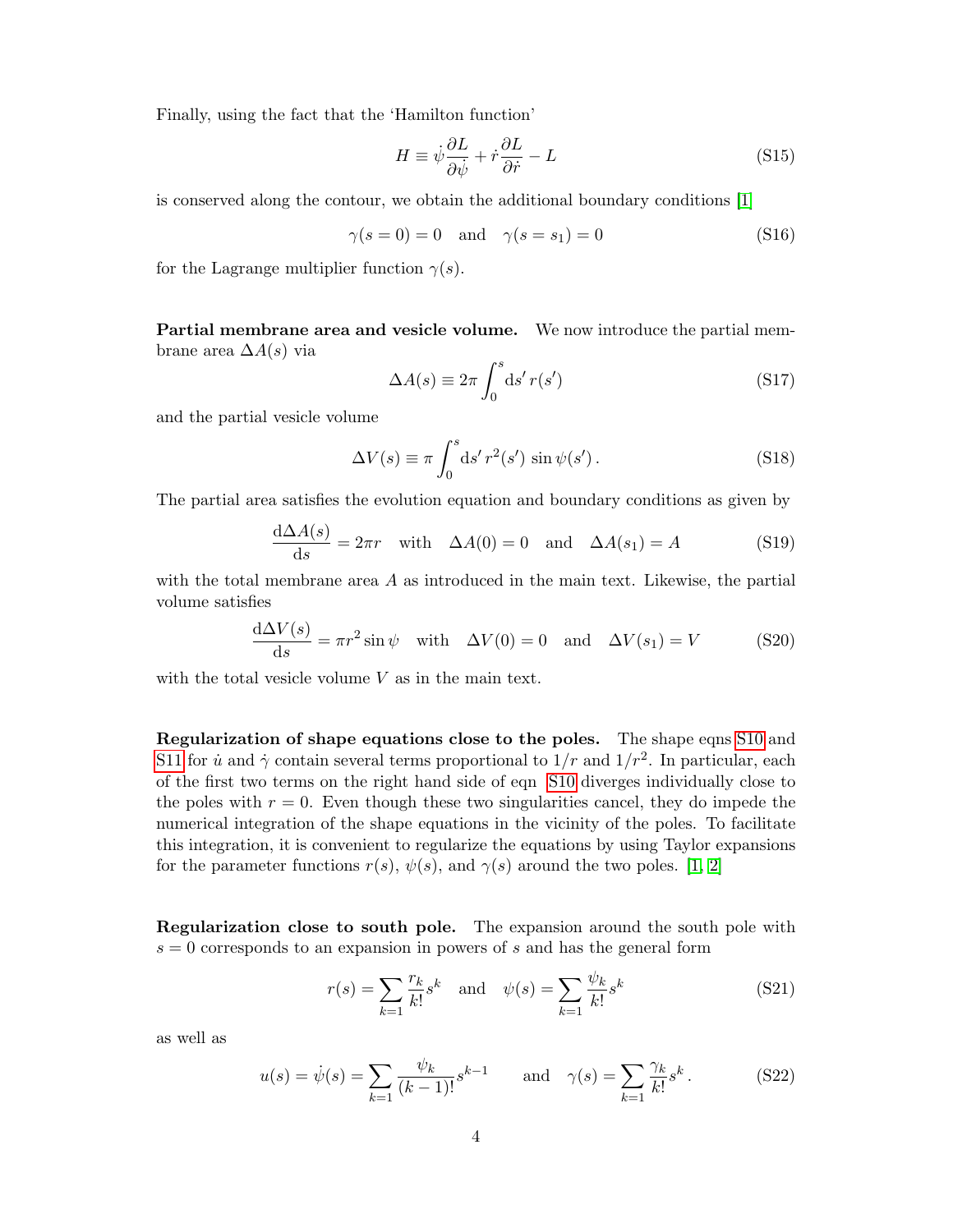The boundary condition in eqn [\(S14\)](#page-2-2) then implies that

$$
u(s = 0) = U_0 = \psi_1.
$$
 (S23)

When we insert these expansions into the shape eqns  $S_8$  - S<sub>11</sub> and equate the polynomial coefficients, the boundary conditions at the south pole imply that all coefficients of the Taylor series can depend on the contour curvature  $U_0$  at this pole as well as on the three parameters m,  $\Delta P/\kappa$ , and  $\Sigma/\kappa$ . By matching the coefficients of the expansions on both sides of the shape equations, we find the Taylor coefficients

$$
r_1 = 1, \quad r_2 = r_4 = 0, \quad \text{and} \quad r_3 = -U_0^2 \tag{S24}
$$

for the radial coordinate  $r(s)$  as well as the coefficients

<span id="page-4-0"></span>
$$
\psi_1 = U_0 \,, \quad \psi_2 = \psi_4 = 0 \,, \tag{S25}
$$

and

<span id="page-4-1"></span>
$$
\psi_3 = \frac{3}{8} \left[ -\frac{\Delta P}{\kappa} + 2U_0 \gamma_1 \right] = \frac{3}{8} \left[ 4mU_0(m - U_0) - \frac{\Delta P}{\kappa} + 2U_0 \frac{\Sigma}{\kappa} \right] \tag{S26}
$$

for the tilt angle  $\psi(s)$ . The Taylor coefficients for the Lagrange multiplier function  $\gamma$ have the form

$$
\gamma_1 = -2U_0m + 2m^2 + \frac{\Sigma}{\kappa} = 2m(m - U_0) + \frac{\Sigma}{\kappa}, \quad \gamma_2 = 0 \tag{S27}
$$

and

$$
\gamma_3 = \frac{2}{3}(U_0 - 3m)\psi_3 - 2\frac{\Delta P}{\kappa}U_0
$$
 (S28)

or

<span id="page-4-2"></span>
$$
\gamma_3 = mU_0(m - U_0)(U_0 - 3m) - \frac{1}{4}(9U_0 - 3m)\frac{\Delta P}{\kappa} + \frac{1}{2}U_0(U_0 - 3m)\frac{\Sigma}{\kappa}.
$$
 (S29)

Likewise, the expansion of the partial area  $\Delta A(s)$  and the partial volume  $\Delta V(s)$  for small s leads to

$$
\Delta A(s) \approx \pi s^2 - \frac{\pi}{12} U_0^2 s^4 \quad \text{and} \quad \Delta V(s) \approx \frac{\pi}{4} U_0 s^4 \tag{S30}
$$

up to order  $s^4$ .

Regularization close to north pole. The expansion around the north pole with  $s = s<sub>1</sub>$  can be performed in an analogous manner using the expansion parameter

$$
\epsilon \equiv s_1 - s \quad \text{with} \quad 0 \le \epsilon \ll s_1 \,, \tag{S31}
$$

which represents the arc length measured from the north pole. It will be convenient to define the functions

$$
r^{\text{no}}(\epsilon) \equiv r(s), \quad \psi^{\text{no}}(\epsilon) \equiv \pi - \psi(s) \quad \text{and} \quad \gamma^{\text{no}}(\epsilon) \equiv \gamma(s) \quad \text{with} \quad s = s_1 - \epsilon \quad (S32)
$$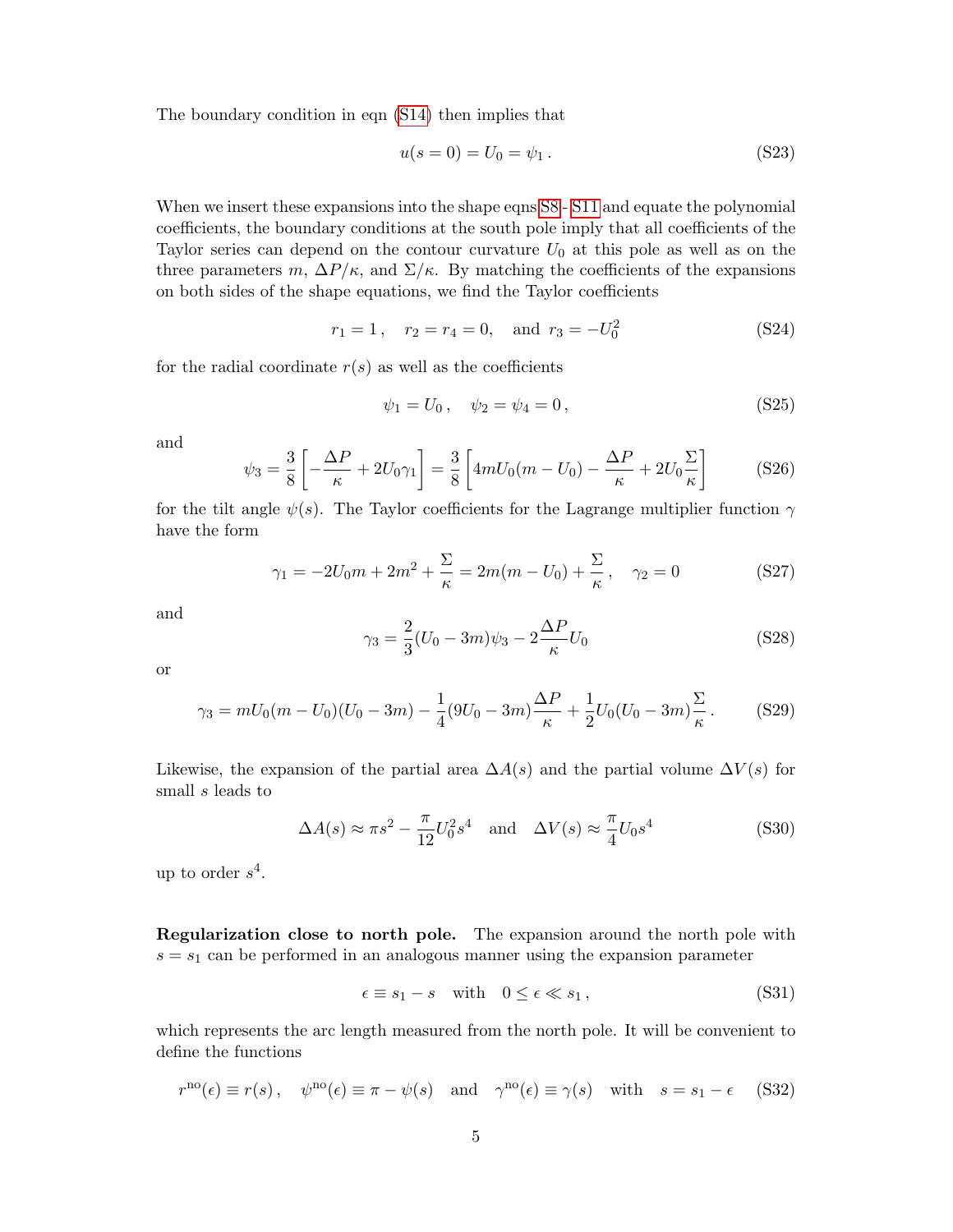as well as the contour curvature

$$
u^{no}(\epsilon) \equiv \frac{d\psi^{no}(\epsilon)}{d\epsilon} = \frac{d\psi(s)}{ds} = u(s) \quad \text{with} \quad s = s_1 - \epsilon. \tag{S33}
$$

The expansion around the north pole then has the form

$$
r^{\rm no}(\epsilon) = \sum_{k=1} \frac{r_k^{\rm no}}{k!} \epsilon^k \quad \text{and} \quad \psi^{\rm no}(\epsilon) = \sum_{k=1} \frac{\psi_k^{\rm no}}{k!} \epsilon^k \tag{S34}
$$

as well as

$$
u^{\rm no}(\epsilon) = \frac{\mathrm{d}\psi^{\rm no}}{\mathrm{d}\epsilon} = \sum_{k=1}^{\infty} \frac{\psi_k^{\rm no}}{(k-1)!} \epsilon^{k-1} \quad \text{and} \quad \gamma^{\rm no}(s) = \sum_{k=1}^{\infty} \frac{\gamma_k^{\rm no}}{k!} \epsilon^k. \tag{S35}
$$

The boundary condition in eqn [\(S14\)](#page-2-2) now implies that

$$
u(s = s_1) = U_1 = uno(\epsilon = 0) = \psi_1no.
$$
 (S36)

By again equating coefficients on the two sides of the shape equations, we now find

$$
r_1^{\text{no}} = 1
$$
,  $r_2^{\text{no}} = r_4^{\text{no}} = 0$ , and  $r_3^{\text{no}} = -U_1^2$ , (S37)

for the radial coordinate  $r^{\text{no}}(\epsilon)$  and the coefficients

<span id="page-5-0"></span>
$$
\psi_1^{\rm no} = U_1 \,, \quad \psi_2^{\rm no} = \psi_4^{\rm no} = 0 \,, \tag{S38}
$$

and

<span id="page-5-1"></span>
$$
\psi_3^{\rm no} = -\frac{3}{8} \left[ \frac{\Delta P}{\kappa} + 2U_1 \gamma_1^{\rm no} \right] = \frac{3}{8} \left[ 4mU_1(m - U_1) - \frac{\Delta P}{\kappa} + 2U_1 \frac{\Sigma}{\kappa} \right] \tag{S39}
$$

for the tilt angle  $\psi^{\rm no}(\epsilon)$ . The coefficients for the Lagrange multiplier function  $\gamma^{\rm no}(\epsilon)$ are now given by

$$
\gamma_1^{\rm no} = 2m(U_1 - m) - \frac{\Sigma}{\kappa}, \quad \gamma_2^{\rm no} = \gamma_4^{\rm no} = 0, \tag{S40}
$$

and

$$
\gamma_3^{\rm no} = \frac{2}{3}(3m - U_1)\psi_3^{\rm no} + 2\frac{\Delta P}{\kappa}U_1\tag{S41}
$$

or

$$
\gamma_3^{\rm no} = mU_1(m - U_1)(3m - U_1) + \frac{1}{4}(9U_1 - 3m)\frac{\Delta P}{\kappa} + \frac{1}{2}U_1(3m - U_1)\frac{\Sigma}{\kappa}.
$$
 (S42)

Likewise, we define the partial area and volume functions close to the north pole according to

$$
\Delta A^{\text{no}}(\epsilon) \equiv \Delta A(s_1 - \epsilon) \quad \text{and} \quad \Delta V^{\text{no}}(\epsilon) \equiv \Delta V(s_1 - \epsilon). \tag{S43}
$$

These partial functions behave as

<span id="page-5-2"></span>
$$
\Delta A^{\text{no}}(\epsilon) \approx A - \pi \epsilon^2 + \frac{\pi}{12} U_1^2 \epsilon^4 \quad \text{and} \quad \Delta V^{\text{no}}(\epsilon) \approx V - \frac{\pi}{4} U_1 \epsilon^4 \tag{S44}
$$

for small  $\epsilon = s_1 - s$  up to  $\mathcal{O}(\epsilon^4)$  with the total membrane area A and the total vesicle volume  $V$  as in the main text.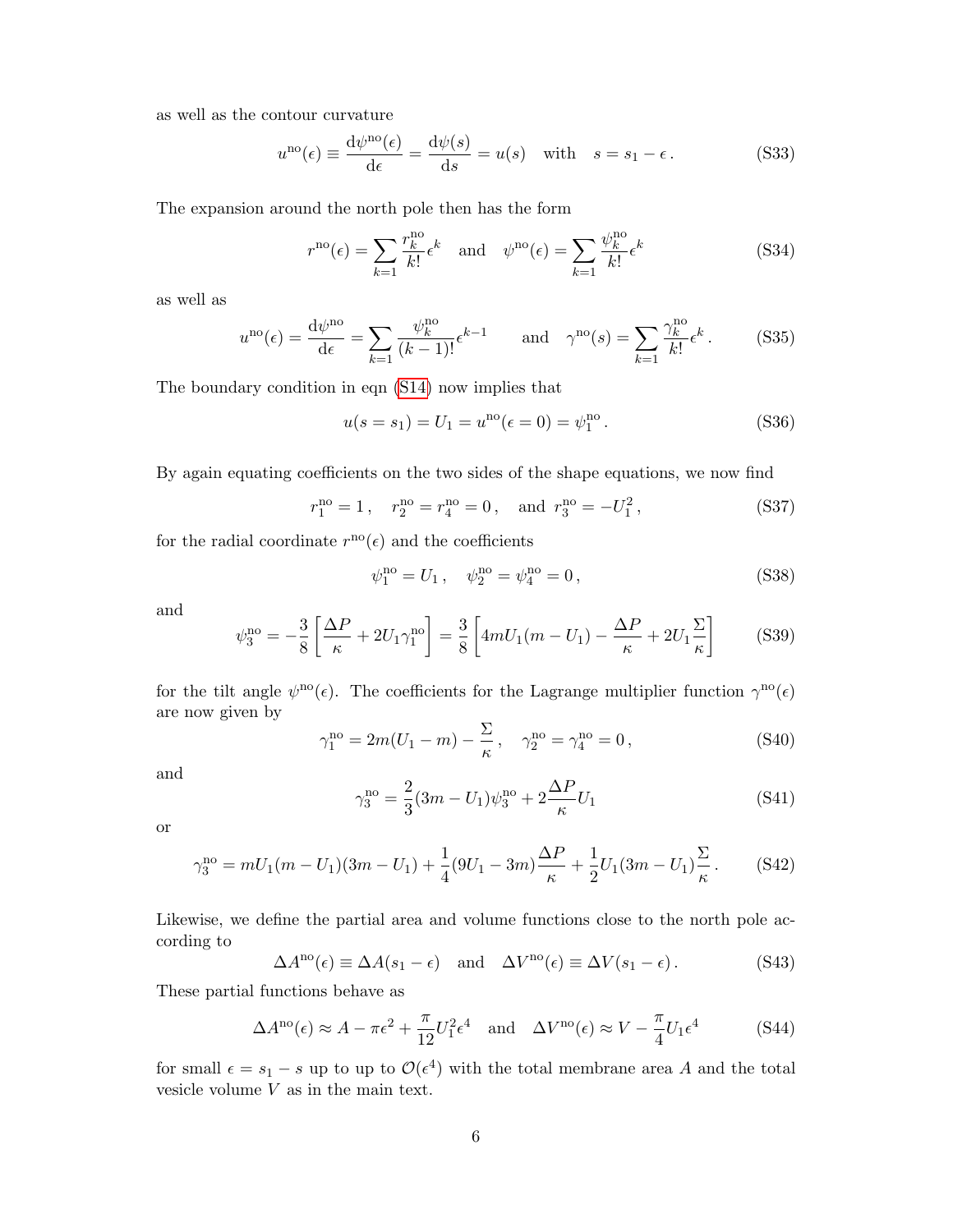## <span id="page-6-0"></span>S2 Rescaled parameters and shape equations

**Rescaled parameters.** Because the total arc length  $s = s_1$  is an unknown, shapedependent parameter, it is convenient to introduce the rescaled arc length

$$
\bar{s} \equiv \frac{s}{s_1} \quad \text{which implies} \quad \bar{s}_1 = 1. \tag{S45}
$$

The other quantities that have the dimension of a length or curvature are rescaled by the vesicle size  $R_{ve} = \sqrt{A/(4\pi)}$  as defined in eqn (3) of the main text, which leads to the rescaled variables

$$
\bar{r}(\bar{s}) \equiv \frac{r(s)}{R_{\rm ve}}, \quad \bar{u}(\bar{s}) \equiv R_{\rm ve}u(s) \,, \quad \text{and} \quad \bar{\gamma}(\bar{s}) \equiv R_{\rm ve}\gamma(s) \quad \text{with} \quad s = s_1\bar{s} \,. \tag{S46}
$$

For the tilt angle which is dimensionless, we use the analogous notation

$$
\bar{\psi}(\bar{s}) \equiv \psi(s) \quad \text{with} \quad s = s_1 \bar{s} \,. \tag{S47}
$$

The resulting shape equations for these rescaled variables then depend on another dimensionless parameter, the length scale ratio

$$
\mathcal{U} \equiv \frac{s_1}{R_{\rm ve}} \quad \text{with} \quad \mathcal{U} \ge \pi \tag{S48}
$$

where the lowest possible value  $\mathcal{V} = \pi$  corresponds to a spherical vesicle shape.

Rescaled shape equations. Indeed, in terms of the rescaled variables, the first three shape eqns [\(S8\)](#page-2-3) - [\(S10\)](#page-2-0) become

<span id="page-6-3"></span>
$$
\frac{\mathrm{d}\bar{r}}{\mathrm{d}\bar{s}} = \mathcal{U}\cos\bar{\psi},\tag{S49}
$$

<span id="page-6-4"></span>
$$
\frac{\mathrm{d}\bar{\psi}}{\mathrm{d}\bar{s}} = \mathbb{U}\bar{u},\tag{S50}
$$

and

<span id="page-6-5"></span>
$$
\frac{\mathrm{d}\bar{u}}{\mathrm{d}\bar{s}} = \mathcal{U}\left(\frac{\sin\bar{\psi}\cos\bar{\psi}}{\bar{r}^2} - \frac{\cos\bar{\psi}}{\bar{r}}\bar{u} - \frac{1}{2}\Delta\bar{P}\,\bar{r}\cos\bar{\psi} + \frac{\sin\bar{\psi}}{\bar{r}}\bar{\gamma}\right) \tag{S51}
$$

with the rescaled pressure difference

<span id="page-6-1"></span>
$$
\Delta \bar{P} \equiv \Delta P \, \frac{R_{\rm ve}^3}{\kappa} \,. \tag{S52}
$$

Likewise, the fourth shape eqn [\(S11\)](#page-2-1) becomes

<span id="page-6-6"></span>
$$
\frac{\mathrm{d}\bar{\gamma}}{\mathrm{d}\bar{s}} = \mathrm{U}\left[\frac{1}{2}(\bar{u} - 2\bar{m})^2 - \frac{\sin^2\bar{\psi}}{2\bar{r}^2} - \Delta\bar{P}\,\bar{r}\sin\bar{\psi} + \bar{\Sigma}\right]
$$
(S53)

with the rescaled membrane tension

<span id="page-6-2"></span>
$$
\bar{\Sigma} \equiv \Sigma \frac{R_{\rm ve}^2}{\kappa} \,. \tag{S54}
$$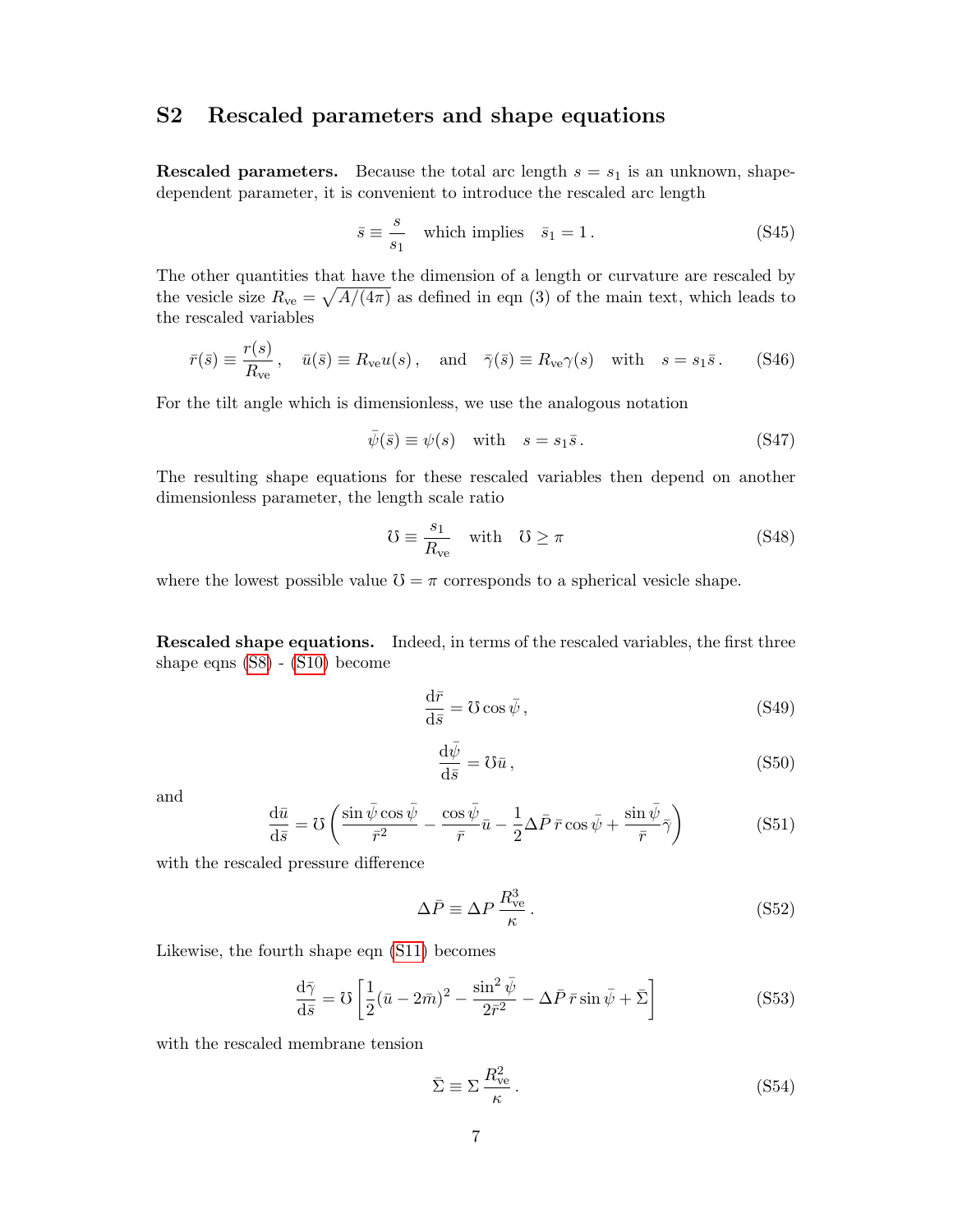Rescaled partial area and volume. The rescaled partial area  $\Delta \bar{A}$  of the membrane is defined by

<span id="page-7-0"></span>
$$
\Delta \bar{A}(\bar{s}) \equiv \frac{\Delta A(s)}{4\pi R_{ve}^2} = \frac{0}{2} \int_0^{\bar{s}} d\bar{s}' \,\bar{r}(\bar{s}') \tag{S55}
$$

which implies the evolution equation

<span id="page-7-2"></span>
$$
\frac{\mathrm{d}\Delta\bar{A}(\bar{s})}{\mathrm{d}\bar{s}} = \frac{\mathrm{U}}{2}\,\bar{r} \,. \tag{S56}
$$

On the other hand, the rescaled partial volume  $\Delta \bar{V}$  is taken to be

<span id="page-7-1"></span>
$$
\Delta \bar{V}(\bar{s}) \equiv \frac{\Delta V(s)}{\frac{4\pi}{3}R_{ve}^3} = \frac{3\text{U}}{4} \int_0^{\bar{s}} d\bar{s}' \,\bar{r}^2(\bar{s}') \sin \bar{\psi}(\bar{s}')
$$
 (S57)

and satisfies the evolution equation

<span id="page-7-3"></span>
$$
\frac{\mathrm{d}\Delta\bar{V}(\bar{s})}{\mathrm{d}\bar{s}} = \frac{3\mathrm{U}}{4}\,\bar{r}^2\sin\bar{\psi} \,. \tag{S58}
$$

Boundary conditions for rescaled variables. The boundary conditions for the rescaled shape functions are

$$
\bar{r}(\bar{s} = 0) = 0
$$
 and  $\bar{r}(\bar{s} = 1) = 0$ , (S59)

$$
\bar{\psi}(\bar{s}=0) = 0 \quad \text{and} \quad \bar{\psi}(\bar{s}=1) = \pi \,, \tag{S60}
$$

$$
\bar{u}(\bar{s}=0) = \bar{U}_0 \quad \text{and} \quad \bar{u}(s=s_1) = \bar{U}_1 \tag{S61}
$$

with the rescaled contour curvatures

$$
\bar{U}_0 \equiv U_0 R_{\text{ve}} \quad \text{and} \quad \bar{U}_1 \equiv U_1 R_{\text{ve}} \tag{S62}
$$

at the two poles as well as

$$
\bar{\gamma}(\bar{s}=0) = 0 \quad \text{and} \quad \bar{\gamma}(\bar{s}=1) = 0. \tag{S63}
$$

In addition, the boundary values for the rescaled membane area are

$$
\Delta \bar{A}(\bar{s}=0) = 0 \quad \text{and} \quad \Delta \bar{A}(\bar{s}=1) = 1, \tag{S64}
$$

those for the rescaled vesicle volume are

$$
\Delta \bar{V}(\bar{s} = 0) = 0 \quad \text{and} \quad \Delta \bar{V}(\bar{s} = 1) = v \tag{S65}
$$

with the dimensionless volume-to-area ratio  $v$  as defined in eqn  $(4)$  of the main text.

Dimensionless parameters. The shape equations and boundary conditions for the rescaled variables as described in the previous paragraphs depend on seven dimensionless parameters: the shape parameters v and  $\bar{m}$ , the contour curvatures  $\bar{U}_0$  and  $\bar{U}_1$  at the two poles, the pressure  $\Delta \bar{P} = \Delta P R_{ve}^3/\kappa$ , the tension  $\bar{\Sigma} = \Sigma R_{ve}^2/\kappa$ , and the length scale ratio  $\mathcal{O} = s_1/R_{\text{ve}}$ . When we consider certain fixed values of the shape parameters  $v$  and  $\bar{m}$ , see main text, the different branches of solutions then correspond to different values of the five parameters  $\bar{U}_0$ ,  $\bar{U}_1$ ,  $\Delta \bar{P}$ ,  $\bar{\Sigma}$ , and  $\bar{U}$ . In order to construct such solutions in practise, we need to deal with the numerical difficulties close to to two poles and to regularize the rescaled equations as well.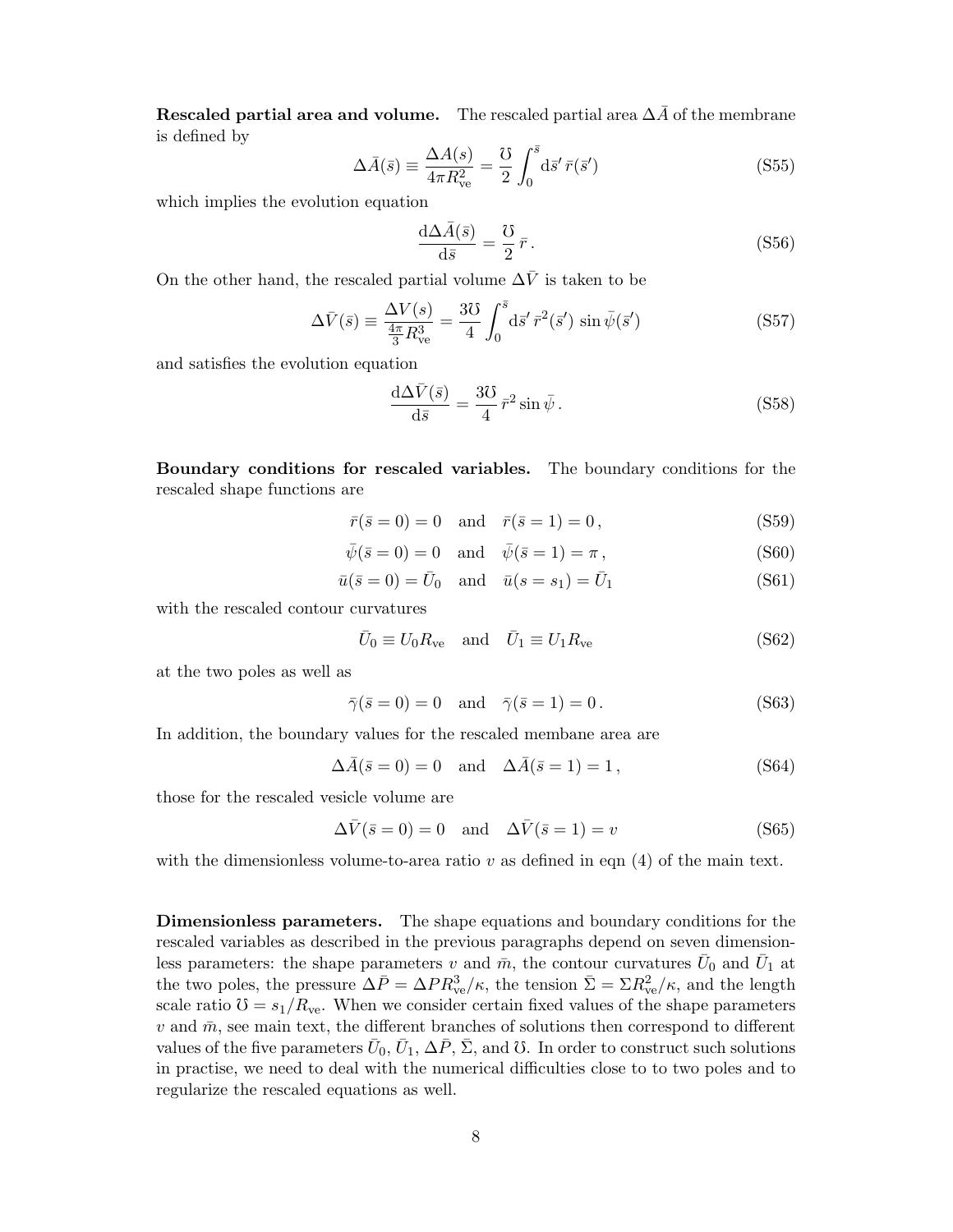Regularization of rescaled equations close to south pole. Close to the south pole, the expansion of the rescaled radial coordinate  $\bar{r}$  in powers of  $\bar{s}$  leads to

<span id="page-8-0"></span>
$$
\bar{r} = \bar{r}_1 \bar{s} + \frac{1}{6} \bar{r}_3 \bar{s}^3 + \mathcal{O}(\bar{s}^5)
$$
 (S66)

with the Taylor coefficients

$$
\bar{r}_1 = \mathbf{U}r_1 = \mathbf{U} \text{ and } \bar{r}_3 = \mathbf{U}^3r_3 = -\mathbf{U}^3U_0^2.
$$
 (S67)

Likewise, the tilt angle  $\psi$  becomes

<span id="page-8-1"></span>
$$
\bar{\psi}(\bar{s}) = \bar{\psi}_1 \bar{s} + \frac{1}{6} \bar{\psi}_3 \bar{s}^3 + \mathcal{O}(\bar{s}^5)
$$
 (S68)

with the coefficients

$$
\bar{\psi}_1 = \psi_1 s_1 = U_0 s_1 = \mathcal{U}\bar{U}_0
$$
 and  $\bar{\psi}_3 = \psi_3 s_1^3$  (S69)

or

$$
\bar{\psi}_3 = \frac{3\mathcal{U}^3}{8} \left[ 4\bar{m}\bar{U}_0(\bar{m} - \bar{U}_0) - \Delta\bar{P} + 2\bar{U}_0\bar{\Sigma} \right]
$$
(S70)

where we used the expressions for  $\psi_1$  and  $\psi_3$  in eqns [\(S25\)](#page-4-0) and [\(S26\)](#page-4-1) as well as the rescaled pressure and tension in eqns [\(S52\)](#page-6-1) and [\(S54\)](#page-6-2). It then follows that the Taylor expansion of the rescaled contour curvature

$$
\bar{u}(\bar{s}) = R_{\rm ve} u(s) = R_{\rm ve} \frac{\mathrm{d}\psi(s)}{\mathrm{d}s} = \frac{1}{\mathrm{U}} \frac{\mathrm{d}\bar{\psi}(\bar{s})}{\mathrm{d}\bar{s}} \tag{S71}
$$

has the form

<span id="page-8-2"></span>
$$
\bar{u}(\bar{s}) = \bar{U}_0 + \frac{1}{2} \frac{\bar{\psi}_3}{\mathcal{O}} \bar{s}^2 + \mathcal{O}(\bar{s}^4) \,. \tag{S72}
$$

In addition, the expansion of the rescaled Lagrange multiplier function  $\bar{\gamma}$  is given by

<span id="page-8-3"></span>
$$
\bar{\gamma}(\bar{s}) = R_{\rm ve}\gamma(s) = \bar{\gamma}_1\bar{s} + \frac{1}{6}\bar{\gamma}_3\,\bar{s}^3 + \mathcal{O}(\bar{s}^5) \tag{S73}
$$

with the coefficients

$$
\bar{\gamma}_1 = R_{\text{ve}} s_1 \gamma_1 = \mathcal{O}\left[2\bar{m}(\bar{m} - \bar{U}_0) + \bar{\Sigma}\right]
$$
 (S74)

and

$$
\bar{\gamma}_3 = R_{\rm ve} s_1^3 \gamma_3 \tag{S75}
$$

or

$$
\bar{\gamma}_3 = \mathcal{V}^3 \left[ \bar{m}\bar{U}_0(\bar{m} - \bar{U}_0)(\bar{U}_0 - 3\bar{m}) - \frac{1}{4}(9\bar{U}_0 - 3\bar{m})\Delta \bar{P} + \frac{1}{2}\bar{U}_0(\bar{U}_0 - 3\bar{m})\bar{\Sigma} \right]
$$
(S76)

where eqn [\(S29\)](#page-4-2) for  $\gamma_3$  has been used.

Close to the south pole, the rescaled partial area  $\Delta \bar{A}$  and the rescaled partial volume  $\Delta \bar{V}$  as defined in eqns [\(S55\)](#page-7-0) and [\(S57\)](#page-7-1) behave as

<span id="page-8-4"></span>
$$
\Delta \bar{A}(\bar{s}) \approx \frac{\mathcal{O}^2}{4} \bar{s}^2 - \frac{\mathcal{O}^4}{48} \bar{s}^4 \quad \text{and} \quad \Delta \bar{V}(\bar{s}) \approx \frac{3\mathcal{O}^4}{16} \bar{s}^4 \tag{S77}
$$

for small  $\bar{s}$  up to  $\mathcal{O}(\bar{s}^4)$ .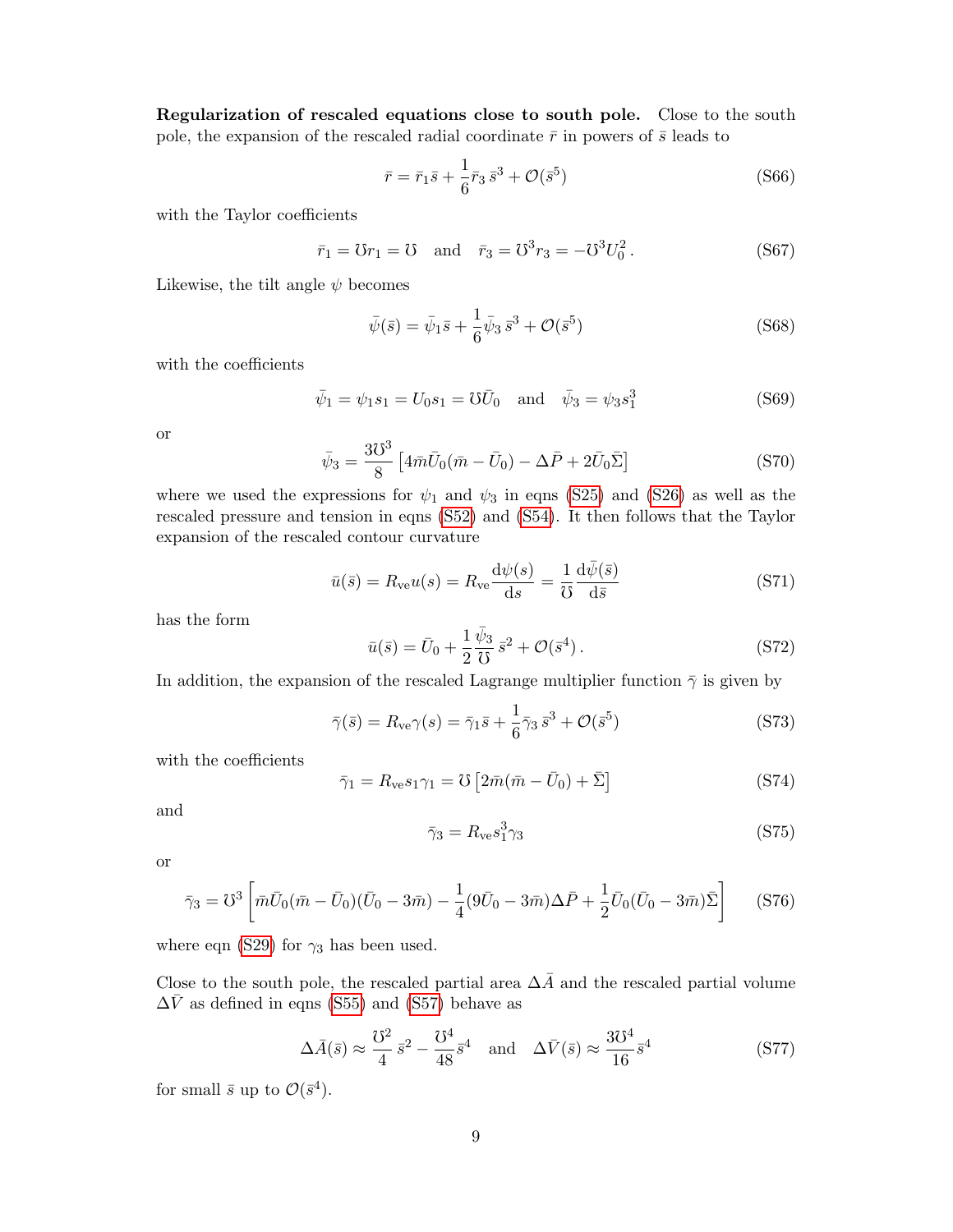Regularization of rescaled equations close to north pole. Close to the north pole, we use the dimensionless expansion parameter

$$
\bar{\epsilon} \equiv \frac{\epsilon}{s_1} = \frac{s_1 - s}{s_1} = 1 - \bar{s} \quad \text{with} \quad 0 \le \bar{\epsilon} \ll 1,
$$
\n
$$
(S78)
$$

which measures the arc length from the north pole in units of  $s<sub>1</sub>$ . We now introduce the functions

$$
\bar{r}^{\rm no}(\bar{\epsilon}) \equiv \bar{r}(\bar{s}) = \frac{r(s)}{R_{\rm ve}} = \frac{r^{\rm no}(\epsilon)}{R_{\rm ve}},\qquad (S79)
$$

$$
\bar{\psi}^{\rm no}(\bar{\epsilon}) = \pi - \bar{\psi}(\bar{s}) = \pi - \psi(s) = \psi^{\rm no}(\epsilon), \qquad (S80)
$$

$$
\bar{u}^{\rm no}(\bar{\epsilon}) \equiv \bar{u}(\bar{s}) = R_{\rm ve} u(s) = R_{\rm ve} u^{\rm no}(\epsilon)
$$
\n(S81)

and

$$
\bar{\gamma}^{\rm no}(\bar{\epsilon}) = \bar{\gamma}(\bar{s}) = R_{\rm ve}\gamma(s) = R_{\rm ve}\gamma^{\rm no}(\epsilon)
$$
\n(S82)

where the different arc length are related, according to their definitions, via

$$
\bar{s} = 1 - \bar{\epsilon}
$$
,  $s = s_1 \bar{s} = s_1 (1 - \bar{\epsilon})$ , and  $\epsilon = s_1 \bar{\epsilon}$ .

The expansion of the rescaled radial coordinate  $\bar{r}^{\text{no}}$  in powers of  $\bar{\epsilon}$  is then given by

<span id="page-9-0"></span>
$$
\bar{r}^{\rm no}(\bar{\epsilon}) = \bar{r}_1^{\rm no}\bar{\epsilon} + \frac{1}{6}\bar{r}_3^{\rm no}\bar{\epsilon}^3 + \mathcal{O}(\bar{\epsilon}^5)
$$
 (S83)

with the coefficients

$$
\bar{r}_1^{\text{no}} = \mathcal{O}r_1^{\text{no}} = \mathcal{O} \text{ and } \bar{r}_3^{\text{no}} = \frac{s_1^3}{R_{\text{ve}}}r_3^{\text{no}} = -\mathcal{O}^3\bar{U}_1^2.
$$
\n(S84)

The expansion of the tilt angle  $\bar\psi^{\mathrm{no}}=\pi-\bar\psi$  has the form

<span id="page-9-1"></span>
$$
\bar{\psi}^{\rm no}(\bar{\epsilon}) = \bar{\psi}_1^{\rm no}\bar{\epsilon} + \frac{1}{6}\bar{\psi}_3^{\rm no}\bar{\epsilon}^3 + \mathcal{O}(\bar{\epsilon}^5)
$$
\n(S85)

with the coefficients

$$
\bar{\psi}_1^{\text{no}} = \psi_1^{\text{no}} s_1 = U_1 s_1 = \mathcal{U} \bar{U}_1 \text{ and } \bar{\psi}_3^{\text{no}} = \psi_3^{\text{no}} s_1^3
$$
\n(S86)

or

$$
\bar{\psi}_3^{\text{no}} = \frac{3\mathcal{U}^3}{8} \left[ 4\bar{m}\bar{U}_1(\bar{m} - \bar{U}_1) - \Delta\bar{P} + 2\bar{U}_1\bar{\Sigma} \right]
$$
(S87)

where eqns [\(S38\)](#page-5-0) and [\(S39\)](#page-5-1) for  $\psi_1^{\text{no}}$  and  $\psi_3^{\text{no}}$  have been used. It then follows that the rescaled contour curvature

$$
\bar{u}^{\rm no}(\bar{\epsilon}) = R_{\rm ve} u^{\rm no}(\epsilon) = R_{\rm ve} \frac{\mathrm{d} \psi^{\rm no}(\epsilon)}{\mathrm{d} \epsilon} = \frac{1}{\mathcal{V}} \frac{\mathrm{d} \psi^{\rm no}(\bar{\epsilon})}{\mathrm{d} \bar{\epsilon}} \tag{S88}
$$

has the expansion

<span id="page-9-2"></span>
$$
\bar{u}^{\rm no}(\bar{\epsilon}) = \bar{U}_1 + \frac{1}{2} \frac{\bar{\psi}_3^{\rm no}}{\mathcal{V}} \bar{s}^2 + \mathcal{O}(\bar{\epsilon}^4). \tag{S89}
$$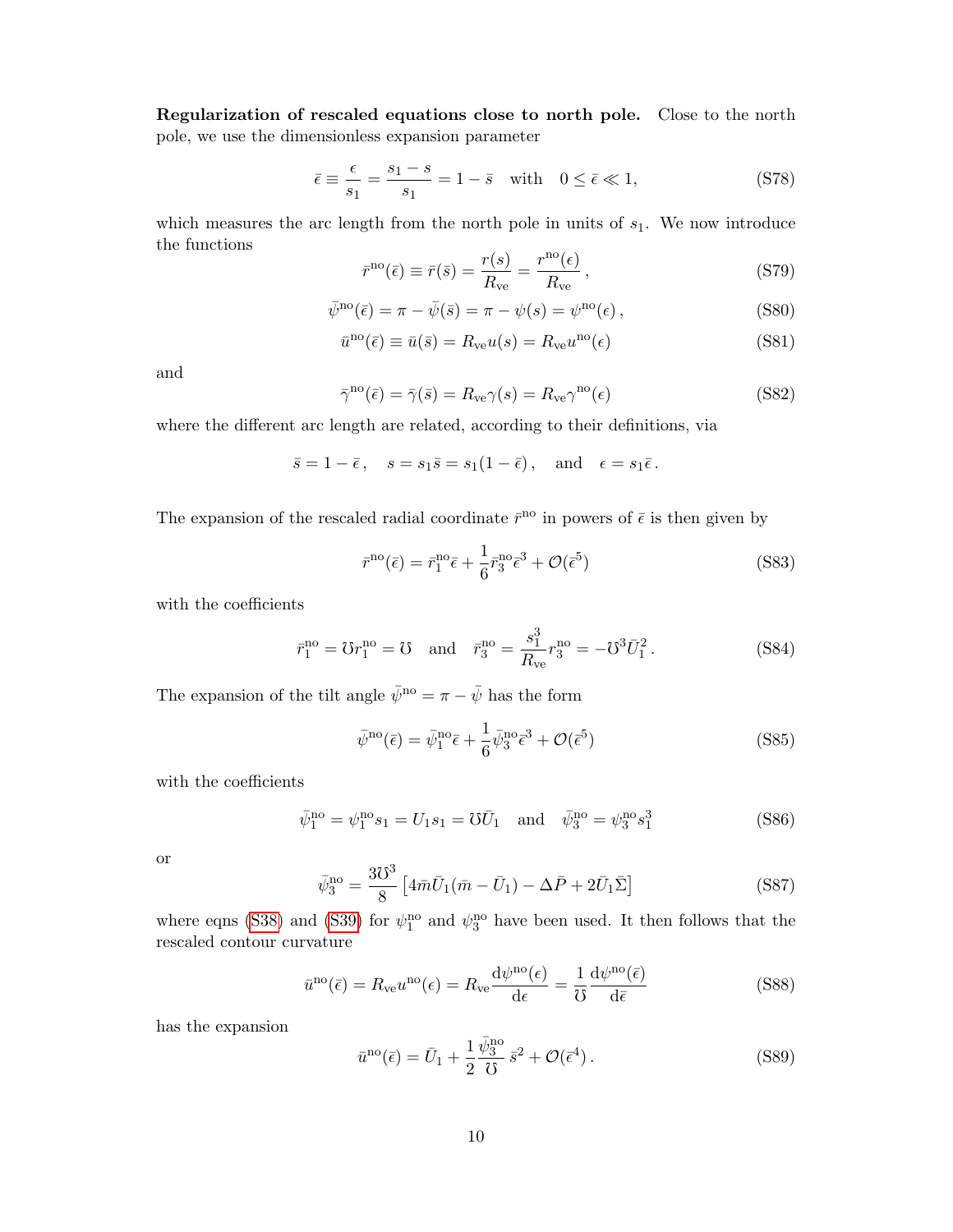Furthermore, the expansion of the Lagrange multiplier function  $\bar{\gamma}^{\text{no}}$  is found to be

<span id="page-10-1"></span>
$$
\bar{\gamma}^{\rm no}(\bar{\epsilon}) = R_{\rm ve} \gamma^{\rm no}(\epsilon) = \bar{\gamma}_1^{\rm no} \bar{\epsilon} + \frac{1}{6} \bar{\gamma}_3^{\rm no} \bar{\epsilon}^3 + \mathcal{O}(\bar{\epsilon}^5)
$$
\n(S90)

with the coefficients

$$
\bar{\gamma}_1^{\rm no} = R_{\rm ve} s_1 \gamma_1^{\rm no} = \mathcal{V} \left[ 2\bar{m} (\bar{U}_1 - \bar{m}) - \bar{\Sigma} \right] \tag{S91}
$$

and

$$
\bar{\gamma}_3^{\rm no} = R_{\rm ve} s_1^3 \gamma_3^{\rm no} \tag{S92}
$$

or

$$
\bar{\gamma}_3^{\rm no} = \mathcal{V}^3 \left[ \bar{m} \bar{U}_1 (\bar{m} - \bar{U}_1)(3\bar{m} - \bar{U}_1) + \frac{1}{4} (9\bar{U}_1 - 3\bar{m}) \Delta \bar{P} + \frac{1}{2} \bar{U}_1 (3\bar{m} - \bar{U}_1) \bar{\Sigma} \cdot \right]
$$
(S93)

Close to the north pole, the rescaled partial area behaves as

<span id="page-10-2"></span>
$$
\Delta \bar{A}^{\text{no}}(\bar{\epsilon}) \equiv \frac{\Delta A^{\text{no}}(\epsilon)}{4\pi R_{\text{ve}}^2} = 1 - \frac{1}{4} \mathcal{V}^2 \bar{\epsilon}^2 + \frac{1}{48} \mathcal{V}^4 \bar{U}_1^2 \bar{\epsilon}^4 + \mathcal{O}(\bar{\epsilon}^6)
$$
(S94)

and the rescaled partial volume as

<span id="page-10-3"></span>
$$
\Delta \bar{V}^{\rm no}(\bar{\epsilon}) \equiv \frac{\Delta V^{\rm no}(\epsilon)}{\frac{4\pi}{3}R_{\rm ve}^3} = v - \frac{1}{16}\mathcal{O}^4 \bar{U}_1 \bar{\epsilon}^4 + \mathcal{O}(\bar{\epsilon}^6)
$$
\n(S95)

where the relationships in eqn [\(S44\)](#page-5-2) have been used.

### <span id="page-10-0"></span>S3 Protocol for computation of axisymmetric shapes

To obtain a specific axisymmetric vesicle shape, we solve the rescaled shape equations using the following protocol that consists of four steps.

First, to avoid the numerical instabilities at the south pole with  $\bar{s} = 0$ , we start from the Taylor expansions close to this pole and choose a certain trial set of the five parameters  $\bar{m}, \bar{U}_0, \Delta \bar{P}, \bar{\Sigma}$ , and  $\bar{U}$  that enter these expansions. We use the Taylor series for  $\bar{r}(\bar{s})$ as given by eqn [\(S66\)](#page-8-0) and calculate the  $\bar{r}$ -values for  $\bar{s} = \bar{s}_n = n\Delta\bar{s}$  with positive integer n and increment  $\Delta \bar{s} = 10^{-3}$  until we reach the smallest value  $n = n*$  for which  $\bar{r}(\bar{s}_{n*}) > 10^{-2}$ . The corresponding arc length  $\bar{s}_{n*}$  is taken to be the new initial value

$$
\bar{s}_{\rm ini} \equiv \bar{s}_{n*} > 0 \quad \text{of the arc length.} \tag{S96}
$$

We then apply the Taylor expansions of all six shape functions  $\bar{r}(\bar{s}), \psi(\bar{s}), \bar{u}(\bar{s}), \bar{\gamma}(\bar{s}),$  $\Delta A(\bar{s})$ , and  $\Delta V(\bar{s})$  for small  $\bar{s}$  to calculate the values of these functions at the initial arc length  $\bar{s} = \bar{s}_{\text{ini}}$ . These expansions are provided by eqn [\(S66\)](#page-8-0) for the radial coordinate  $\bar{r}(\bar{s})$ , by eqn [\(S68\)](#page-8-1) for the tilt angle  $\psi(\bar{s})$ , by eqn [\(S72\)](#page-8-2) for the contour curvature  $\bar{u}(\bar{s})$ , by eqn [\(S73\)](#page-8-3) for the Lagrange multiplier function  $\bar{\gamma}(\bar{s})$ , and by eqn [\(S77\)](#page-8-4) for the partial membrane area  $\Delta A(\bar{s})$  and the partial vesicle volume  $\Delta V(\bar{s})$ . In this way, we determine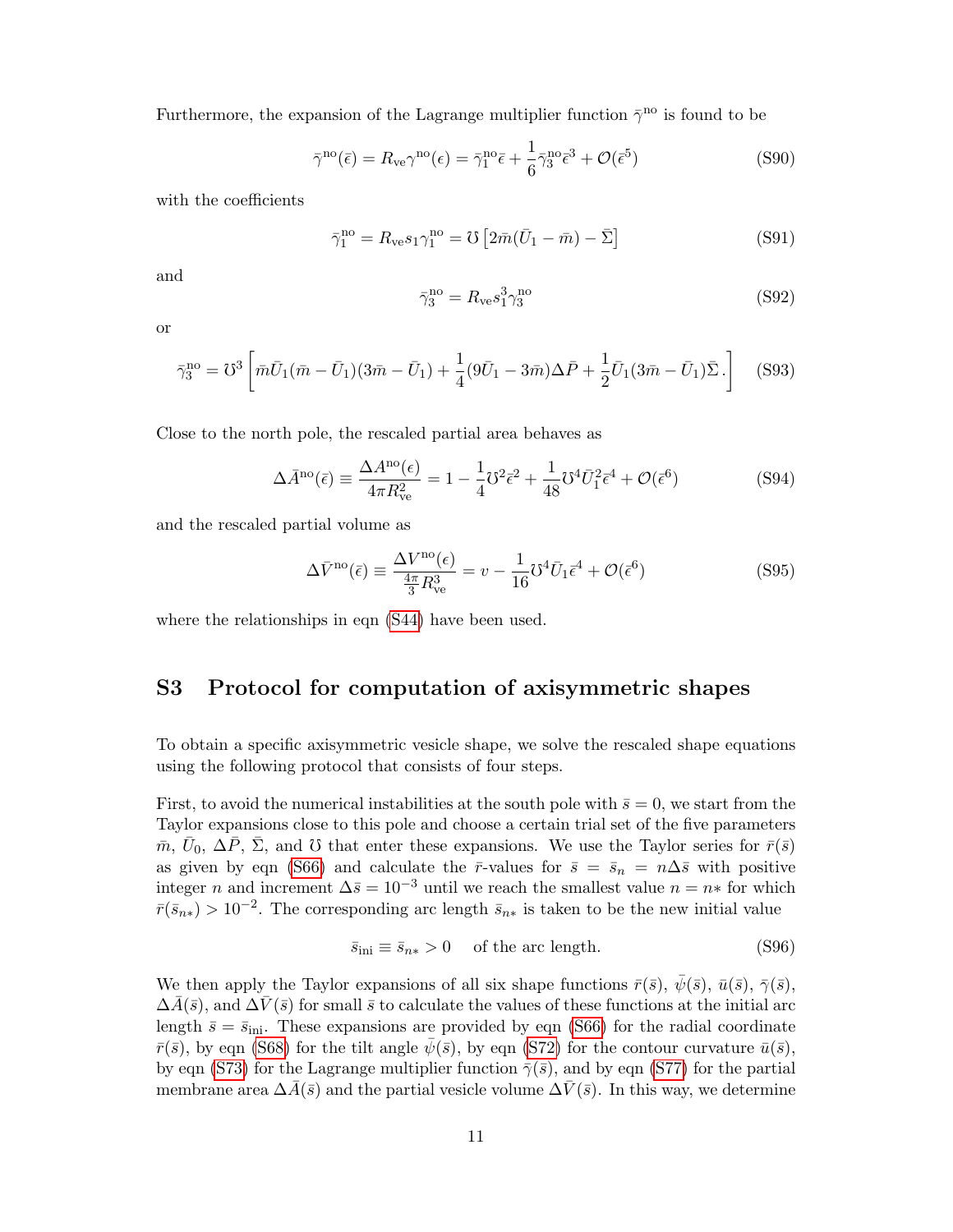the six initial values  $\bar{r}(\bar{s}_{\text{ini}}), \bar{\psi}(\bar{s}_{\text{ini}}), \bar{u}(\bar{s}_{\text{ini}}), \bar{\gamma}(\bar{s}_{\text{ini}}), \Delta \bar{A}(\bar{s}_{\text{ini}})$ , and  $\Delta \bar{V}(\bar{s}_{\text{ini}})$  which are located close to the south pole.

Second, for the given choice of the five parameters  $\bar{m}$ ,  $\bar{U}_0$ ,  $\Delta \bar{P}$ ,  $\bar{\Sigma}$ , and  $\bar{U}$ , we start from the six initial values and integrate the six shape eqns [\(S49\)](#page-6-3), [\(S50\)](#page-6-4), [\(S51\)](#page-6-5), [\(S53\)](#page-6-6), [\(S56\)](#page-7-2), and [\(S58\)](#page-7-3) numerically up to the final value

$$
\bar{s}_{\text{fin}} = 1 - \bar{s}_{\text{ini}} \quad \text{of the arc length.} \tag{S97}
$$

For this numerical integration, we use the same fixed integration-step  $\Delta \bar{s} = 10^{-3}$  and the Julia package DifferentialEquations.jl [\[3\]](#page-11-2) with the Rodas4 algorithm, corresponding to an implicit Runge-Kutta procedure. As a result of this computation, we obtain the values of the six shape functions at  $\bar{s} = \bar{s}_{fin}$  close to the north pole, i.e., the numerical values of  $\bar{r}(\bar{s}_{fin}), \bar{\psi}(\bar{s}_{fin}), \bar{u}(\bar{s}_{fin}), \bar{\gamma}(\bar{s}_{fin}), \Delta \bar{A}(\bar{s}_{fin}),$  and  $\Delta \bar{V}(\bar{s}_{fin})$ .

Third, we calculate the values of the shape functions at  $\bar{s} = \bar{s}_{fin}$  by using the Taylor expansions of these functions in powers of  $\bar{\epsilon} = 1 - \bar{s}$ , with  $\bar{\epsilon} = 0$  at the north pole. The latter expansions are provided by eqn [\(S83\)](#page-9-0) for the radial coordinate  $\bar{r}^{\text{no}}(\bar{\epsilon})$ , by eqn [\(S85\)](#page-9-1) for the tilt angle  $\bar{\psi}^{no}(\bar{\epsilon})$ , by eqn [\(S89\)](#page-9-2) for the contour curvature  $\bar{u}^{no}(\bar{\epsilon})$ , by eqn [\(S90\)](#page-10-1) for the Lagrange multiplier function  $\bar{\gamma}^{\text{no}}(\bar{\epsilon})$ , by eqn [\(S94\)](#page-10-2) for the partial membrane area  $\Delta \bar{A}^{no}(\bar{\epsilon})$ , and by eqn [\(S95\)](#page-10-3) for the partial vesicle volume  $\Delta \bar{V}^{no}(\bar{\epsilon})$ . These expansions close to the north pole depend on the six parameters  $\bar{m}$ ,  $\bar{U}_1$ ,  $\Delta \bar{P}$ ,  $\dot{\Sigma}$ ,  $\mathfrak{V}$ , and  $v$ .

Finally, we compare the numerical values of the shape functions obtained via the numerical integration for  $\bar{s} = \bar{s}_{fin}$  with those obtained from the expansion in powers of  $\bar{\epsilon} = 1 - \bar{s}$  for  $\bar{\epsilon}_{fin} = 1 - \bar{s}_{fin}$ . The six differences as given by  $\bar{r}(\bar{s}_{fin}) - \bar{r}^{no}(\bar{\epsilon}_{fin})$  ...  $\Delta \bar{V}(\bar{\epsilon}_{\rm fin}) - \Delta \bar{V}^{\rm no}(\bar{\epsilon}_{\rm fin})$  provide the residuals for finding the five parameters  $\bar{U}_0$ ,  $\dot{\bar{U}}_1$ ,  $\Delta \bar{P}$ ,  $\bar{\Sigma}$ , and  $\bar{U}$  for fixed values of the volume-to-area v and spontaneous curvature  $\bar{m}$ . The adjustment of the parameters was done with the non-linear trust-region root-finding algorithm provided by the Julia package NLsolve.jl [\[4\]](#page-11-3).

### References

- <span id="page-11-0"></span>[1] Udo Seifert, Karin Berndl, and Reinhard Lipowsky. Shape transformations of vesicles: Phase diagram for spontaneous- curvature and bilayer-coupling models. Phys. Rev. A, 44(2):1182–1202, 1991.
- <span id="page-11-1"></span>[2] Jaime Agudo-Canalejo and Reinhard Lipowsky. Stabilization of membrane necks by adhesive particles, substrate surfaces, and constriction forces. Soft Matter, 12(39):8155–8166, 2016.
- <span id="page-11-2"></span>[3] Christopher Rackauckas and Qing Nie. DifferentialEquations.jl – A Performant and Feature-Rich Ecosystem for Solving Differential Equations in Julia. J. Open Res. Softw., 2017.
- <span id="page-11-3"></span>[4] Patrick Kofod Mogensen and Spencer Lyon. JuliaNLSolvers/NLsolve.jl: Zenodo release. may 2019.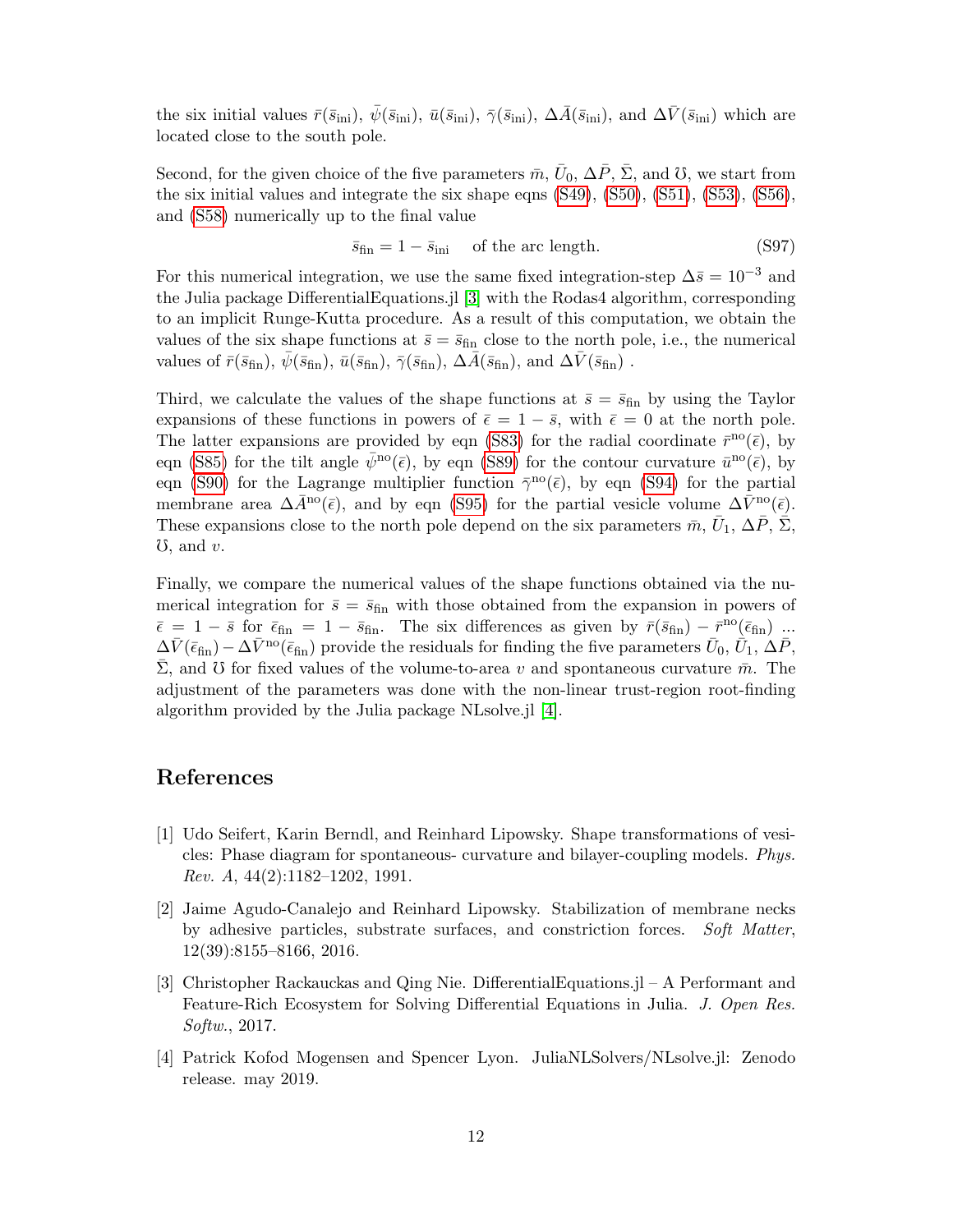<span id="page-12-0"></span>

Figure S2: Rescaled local spontaneous curvature  $\bar{m}_{\text{loc}}$  versus frame index *i*. The frame i was taken at time  $t = (i-1) \times 7.61$  s after the initial frame with index  $i = 1$ . The blue data points correspond to up-down symmetric dumbbell shapes, the red data points to asymmetric ones. The symmetry-breaking transformation in Fig. 1 corresponds to  $i = 1, 2$ , and 3, the symmetry-restoring transformation in Fig. 2 to  $i = 68, 69$ , and 70. The image  $i = 4$  displays a slightly distorted version of  $i = 3$  and is thus taken to have the same  $\bar{m}_{\text{loc}}$ -value as  $i = 3$ . The image  $i = 71$  displays a symmetric dumbbell with an increased neck radius compared to  $i = 70$ . This increased radius implies the local spontaneous curvature  $\bar{m}_{\text{loc}} = 1.17$ . The combined sequence of all eight images represents one complete shape oscillation with an average time period of 55.9 s. The error bars are obtained as in Fig. 9.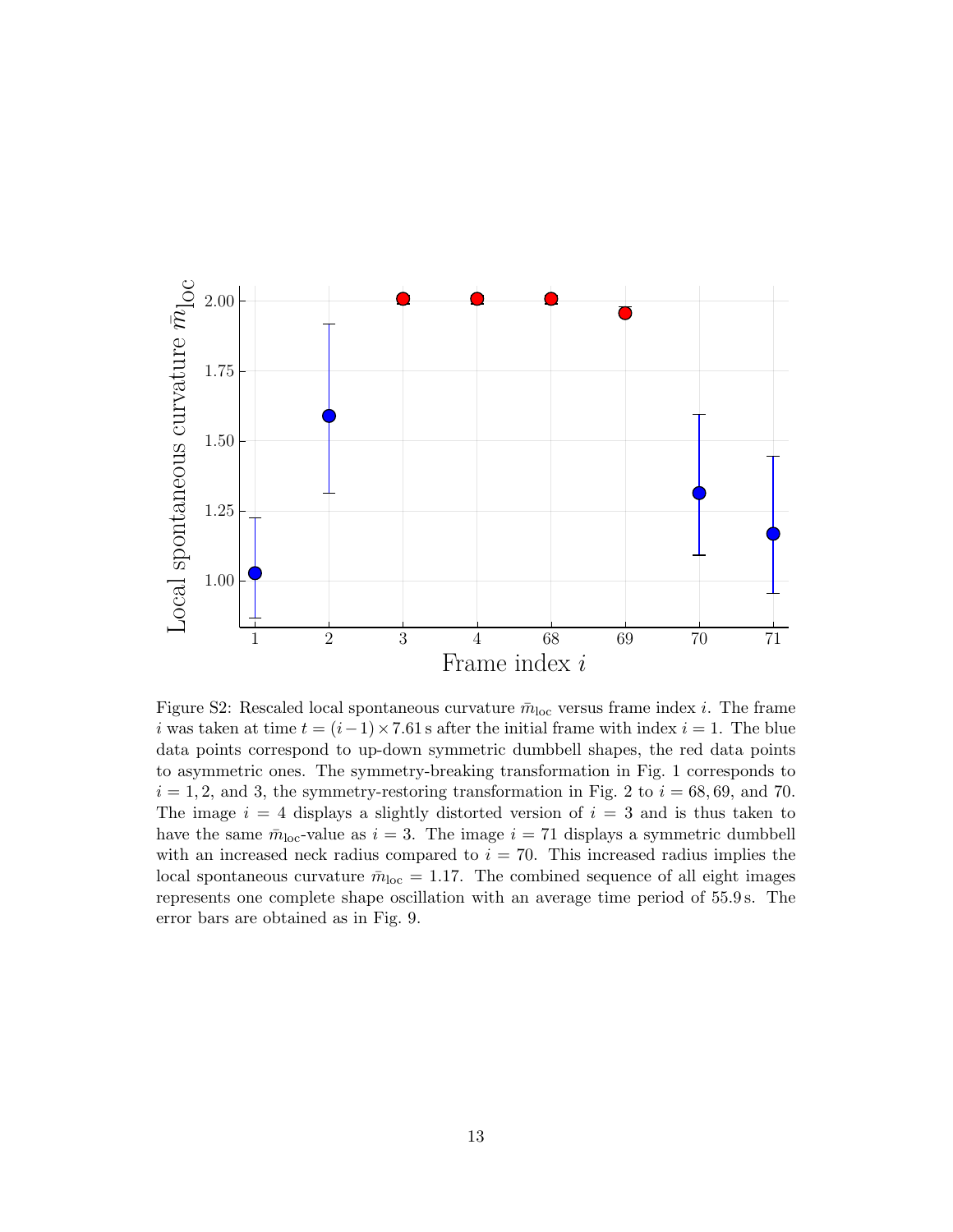<span id="page-13-0"></span>

Figure S3: Integrated mean curvature and different energy contributions as functions of the local spontaneous curvature  $\bar{m}_{\text{loc}}$  for rigidity ratio  $\kappa_{\Delta}/\kappa = 2$ . The symmetric and asymmetric branches are displayed as blue and red lines, respectively: (a) Integrated mean curvature  $\bar{I}_M$  as in eqn (16); (b) Nonlocal area-difference-elasticity term  $\bar{D}_{ADE}$ as in eqn (26); (c) Local bending energy  $\bar{E}_{\text{be}}'$  as in eqn (25); and (d) ADE energy  $\bar{E}_{ADE}$  which is equal to the sum of the local and nonlocal terms in panels b and c. As in Fig. 11, the energy of the asymmetric branch is located below the energy of the symmetric one. All quantities were computed for volume-to-area ratio  $v = 0.670$  and reference value  $I_{M,0} = 17.63$  of the integrated mean curvature.